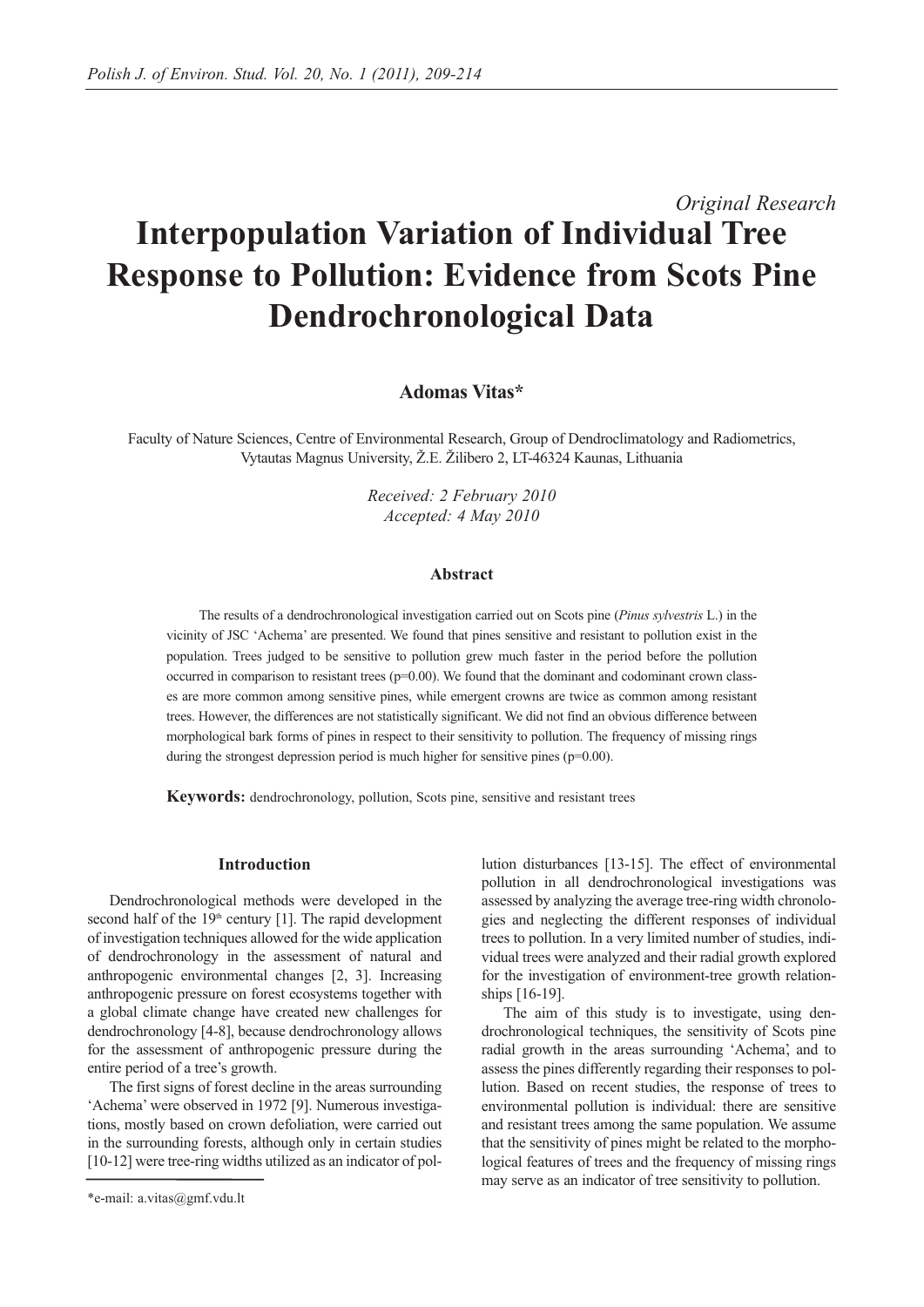#### **Experimental Procedures**

The fertilizer plant 'Achema' is located in central Lithuania, approximately 35 km from Kaunas (the second biggest city in Lithuania) (Fig. 1). The plant was founded in 1965. Nitrogen fertilizers are the main 'Achema' production. The total emissions of 'Achema' in the 1980s comprised 35-40 thousand tons annually, which was reduced almost eight times by the 2000s. The composition of aerial emissions in the 1980s included carbon monoxide 26.5%, sulphur dioxide 12.4%, nitrogen oxides 10.3%, ammonia 10.1%, and mineral dust 37.3% [15].

The first signs of forest damage at the local level were observed in 1972. Forest damage gradually increased until it became severe in 1979, when the highest pollution rates coincided with extreme climatic conditions. Coniferous forests have completely disappeared at a distance of 3 kms from 'Achema'. Despite a fundamental reduction of pollutants at the beginning of the 1980s due to pollution mitigation measures, the area of damaged pine stands continued to increase for several years. According to the investigations, the recovery of the severely damaged pine stands located within a 5 km distance from the plant began in the transition from the 1980s to the 1990s when emissions were dramatically reduced [15].

Scots pine stands in the areas surrounding the plant were selected for the study. For the purposes of the study, three experimental plots (202 semi-mature trees, the average age of trees  $-97.6\pm1.3$  years) located 3.34-3.78 km northeast of the plant were selected. The terrain is 90-100 m above Baltic Sea level.

Samples from 202 pines of dominant, codominant, and emergent crown classes were taken by inserting an increment borer at chest height. The morphological bark form and crown class of pines were examined visually compared to the "standard tree" described in the dendrological references [22]. Crown class is the category of tree based on its crown position relative to adjacent trees [21]. The crown of dominant trees is well developed; it extends above the general canopy layer of the stand and intercepts direct sunlight.



Fig. 1. Location of experimental plots (black square) of Scots pine in Lithuania.

The codominant crowns form the main crown canopy for the stand. The crown is of medium size, well developed and intercepts direct sunlight across the top. The intermediate crown extends into the lower part of the main canopy and intercepts direct sunlight only at a limited area on the top.

Nine forms of pines classified according to morphological bark type and stem surface have been documented in Lithuania. Three bark forms predominate in Lithuanian forests: *P. s.* f. *kienitzii* Seitz. (80%), *P. s.* f. *bonapartei* Seitz. (19%), and *P. s.* f. *seitzii* Schwerin (2-3%). The other six forms are rarely found or only a few trees of them have ever been reported [22].

Tree-ring widths were measured to within 0.001 mm accuracy using a LINTAB tree ring measuring table and a WinTSAP 0.30 (F. Rinn Engineering Office and Distribution, Heidelberg). The measured series were crossdated by visual comparison [23] of ring-width graphs and checked statistically using the Cofecha 3.00P computer program (R. L. Holmes, Tucson) [24]. We investigated the occurrence of missing rings in the radial growth series of pines during the strongest pollution period. This was done in order to improve our understanding of how the number of missing rings serves as an indicator of tree sensitivity to pollution. A missing ring is a tree ring that is absent in a sample (increment core or stem disc) due to a failure in cambial activity [25].

The period of the strongest depression in the radial growth of pines was assessed by comparing the radial growth patterns to pine stands located 20-50 km distant from 'Achema'. The methodology is discussed in detail by R. Erlickytė and R. Juknys [13-15]. As a result, two periods were selected for further investigation:

- (i) a 24-year period before the growth depression (1952- 75), and
- (ii) a 9-year period of the strongest depression (1979-87).

The decrease percentage  $(D_n)$  of the radial growth for an individual tree was calculated according to formula 1:

$$
D_n = \frac{\overline{X}_2 - \overline{X}_1}{\overline{X}_2} \cdot 100
$$
 (1)

...where:

 $\overline{X}_2$  – the average radial growth of a tree in 1952-75,

 $\overline{X}_1$  – the average radial growth of the same tree in 1979-87.

Trees were judged to be sensitive (*Ts*) if the decrease in radial growth was bigger than the average for all of the trees, plus the standard deviation. Similarly, trees were judged as resistant (*Tr*) if the decrease was smaller than the average for all of the trees minus the standard deviation (formula 2 and 3).

$$
Ts \geq Xn + S \tag{2}
$$

$$
Tr \le \overline{Xn} - S \tag{3}
$$

...where:  $\overline{X}n$  – average decrease in the radial growth for all investigated trees, S – standard deviation of the decrease.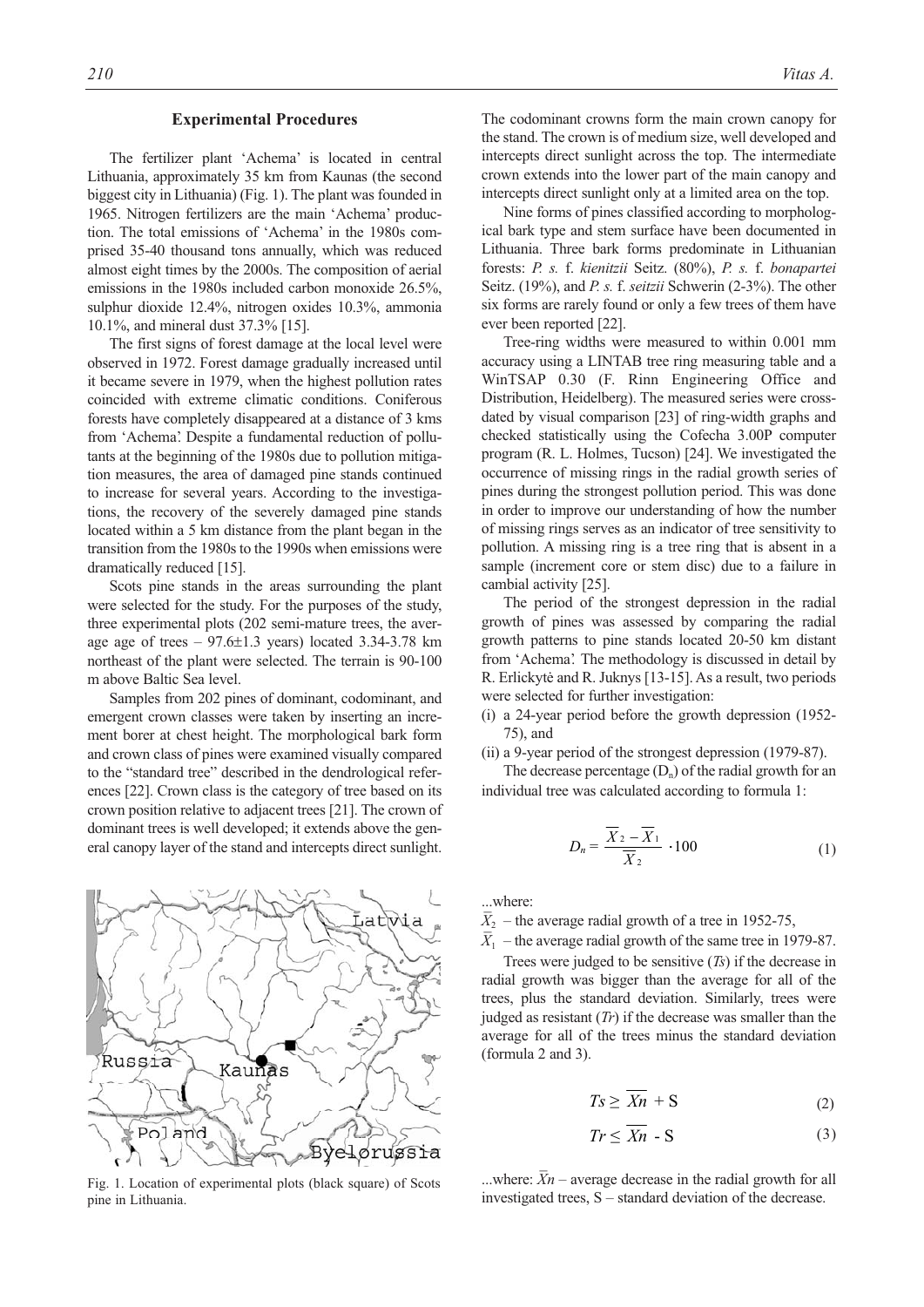The growth rate of sensitive and resistant pines to pollution in the period before the pollution occurred (1921-75) was compared. This period covers all trees growing in three experimental plots. The significance of the differences was evaluated using a t-test. Analysis was performed using Statistica 6.0 (Statsoft Inc., Tulsa).

#### **Results**

The constructed tree-ring width chronology is presented in Fig. 2. Two periods were distinguished: ' $A'$  – a period before the heaviest pollution (1952-75), and  $B'$  – the strongest depression period (1979-87), which was followed by a recovery phase. The average tree-ring widths in 1979-80 were reduced to less than 0.50 mm per annum (Fig. 2).

The total number of detected sensitive and resistant trees is 31 and 29, respectively. The radial growth dynamic of both pine groups before pollution was highly synchronous (r=0.90, p=0.00). In comparison to 24 years before, the average decrease in the radial growth of sensitive trees during the 1979-87 period was 1.6 mm, while the growth of resistant trees decreased by only 0.2 mm. The average treering widths for both sensitive and resistant pines in the period before pollution occurred (1921-75) are shown in Fig. 3. It is evident that the growth rate of the trees is clearly different. The trees judged to be sensitive to pollution grew much faster in the period before pollution in comparison to resistant trees: 2.48±0.08 mm and 1.56±0.08 mm, respectively (Fig. 3). A t-test confirms that these differences are highly significant (p=0.00).

We investigated the relationships between the sensitivity of trees to pollution and the morphological features of trees: crown class and morphological bark type. About half of the trees (52%) in all the experimental plots belong to the codominant crown class. The number of dominant and emergent trees comprises approximately 28% and 19% of the pines, respectively (two trees were not investigated because they were cut during the study time). Fig. 4 shows that dominant and codominant crown classes are more common among sensitive pines in comparison to resistant



Fig. 2. The average chronology of pine radial growth.  $A -$  the period (1952-75) before the growth depression occurred, B – the period (1979-87) of the strongest depression of radial growth.

trees. On the other hand, trees with emergent crowns are twice as common among the resistant trees. However, the differences are not statistically significant (p=0.74, 0.44, and 0.19, respectively).

Two morphological bark forms of pines were found: *P. s.* f. *kienitzii* Seitz. – 154 trees (76.2%) and *P. s.* f. *bonapartei* Seitz. – 46 trees (22.8%). Two trees from 202 were cut during the investigation time; consequently this information on bark form is missing. The distribution of the morphological bark form of pines in relation to the sensitivity of pines to pollution is presented in Fig. 5. The figure shows that there is no obvious difference between these two groups of pines in respect to their sensitivity to pollution. A t-test confirms that the differences are insignificant (p=0.86 and 0.84, respectively).

Missing rings were detected in the period 1979-1985 for sensitive trees and in the period 1979-1980 for resistant pines (Fig. 6). The frequency of missing rings is much higher for sensitive trees  $(p=0.00)$ . The difference in missing rings between sensitive and resistant trees is significant for 1979, 1981, 1982, and 1983 (p=0.04, 0.02, 0.03, and 0.03, respectively). The maximum number of missing rings per tree is six in the nine-year period (1979- 87).



Fig. 3. The Box-Whiskey-plots of the average tree-ring widths for pines sensitive and resistant to pollution during the period 1921-75.



Fig. 4. The distribution of pines among the crown classes in relation to their sensitivity to pollution.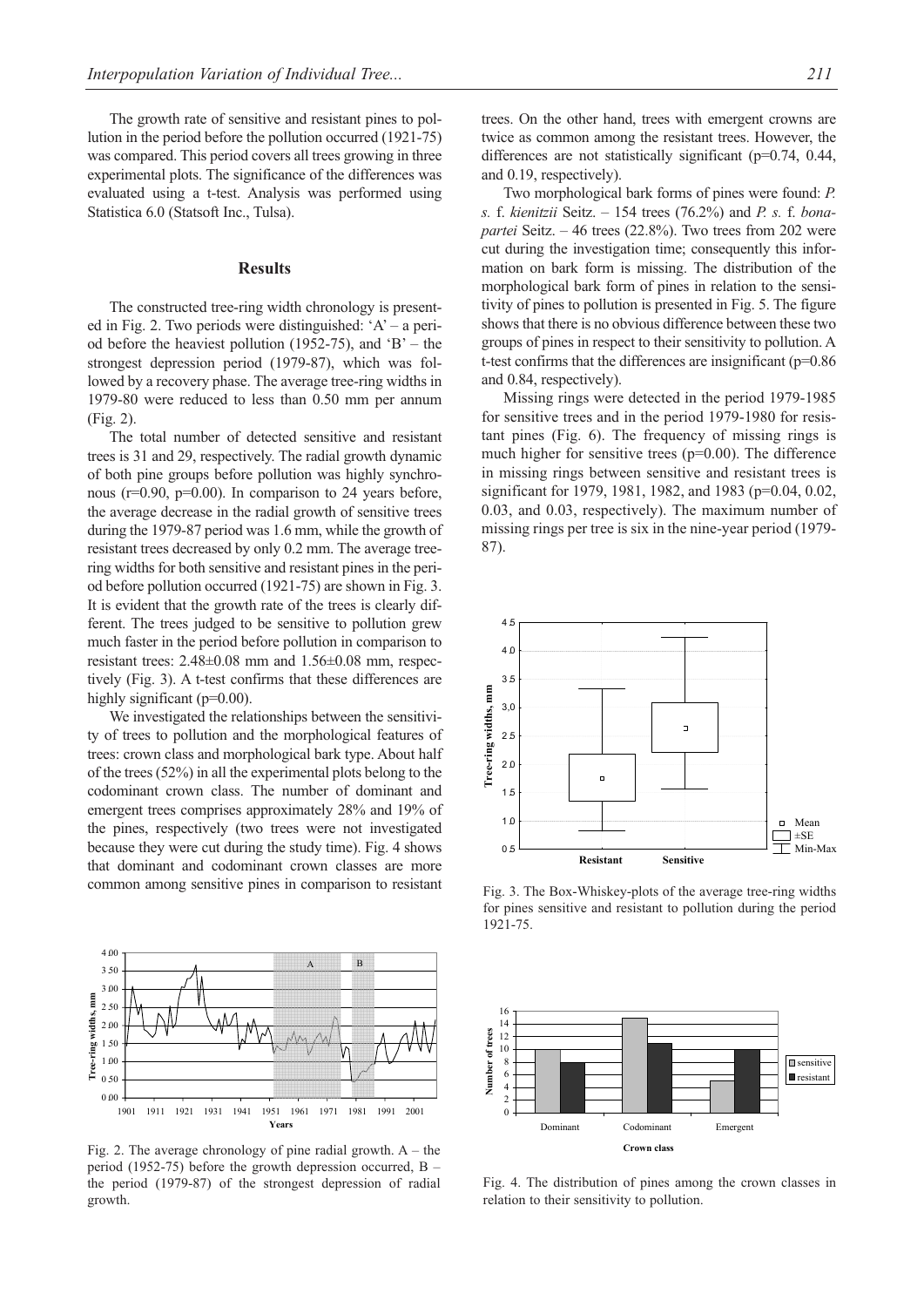

Fig. 5. Distributions of pine trees among morphological bark types in respect to their sensitivity to pollution.

#### **Discussion of Results**

Many studies have been carried out in which the radial growth of trees is applied to the assessment of environmental pollution [9, 15, 26, 27]. This is because the main advantage of dendrochronological techniques is in documenting the growth response of individual trees over their lifetime [28, 26]. It has been documented in certain studies that the sensitivity of trees in a particular stand is different [16, 20, 29, 30], although the number of these studies is limited. It is supposed that the sensitivity of a tree to environmental stressors (cold, drought, pollution, etc.) is determined by internal limiting factors (e.g. enzymes and growth regulators) that are genetically controlled by the tree [17-19, 31- 34].

Trees that are judged to be sensitive and resistant to pollution show a similar growth pattern before the pollution occurred (1921-75), although the growth rate of the trees was fundamentally different. Trees sensitive to pollution grew much faster ( $p=0.00$ ) during the period 1921-75 in comparison to resistant trees (Fig. 3). We found that dominant and codominant crown classes are common for sensitive pines (Fig. 4). This is in accordance with the wellknown fact that dominant and codominant trees have faster growth rates in comparison to trees with emergent crowns [35]. Almost 30 years have passed since the highest pollution period, which was marked by a sharp decrease in the radial growth of pines. It is known that some trees from a particular stand may transform from one crown class to another during their lifetime due to ecological succession [1, 29]. However, this hypothesis has no foundation because trees that grew faster in the period before the pollution and are currently the dominant.

Numerous investigations have affirmed that the crown shape, branch shape, and morphological bark type are interconnected in relation to the sensitivity of trees [17] and that they are genetically controlled [33, 34]. We found two pine forms among the investigated trees: *P. s.* f. *kienitzii* (76%) and *P. s.* f. *bonapartei* (23%). However, the relationship between the sensitivity of pines and their morphological bark type is absent (Fig. 5). These studies are complicated because certain bark forms are common to a specific tree population [20] as they are determined genetically. For example, we did not discover a *P. s.* f. *seitzii* during this investigation, although this form was found to be common in eastern Lithuania [20].

The decline of trees, followed by a sharp decrease in radial growth during the period 1979-87, is closely related to the development of missing rings (rings which in a sample are absent due to a failure in cambial activity). The highest probability of missing rings among the investigated trees was observed in 1979, where one in every three pines that was sensitive to pollution developed a missing ring. This tendency gradually decreases to less than 10 trees in the period 1984-85. The frequency of missing rings among resistant trees is much lower in comparison to sensitive trees (Fig. 6). The difference in the frequency of missing rings among sensitive and resistant trees is statistically significant for four years (1979, 1981, 1982, and 1983). This difference points to the distinctive response of the cambial activity to pollution for both groups of pines. Therefore, the extensive development and frequency of missing rings is a reliable indicator of tree sensitivity to pollution. This is in accordance with Schmid-Haas' [36] observations that point to the high probability of missing rings among the declined trees due to environmental pollution.

Further investigations are needed in the future in order to more precisely define the relationships between the morphological characteristics of pines in respect to their sensitivity to pollution. Due to the limited extent of this study (202 trees), the following questions cannot be answered:

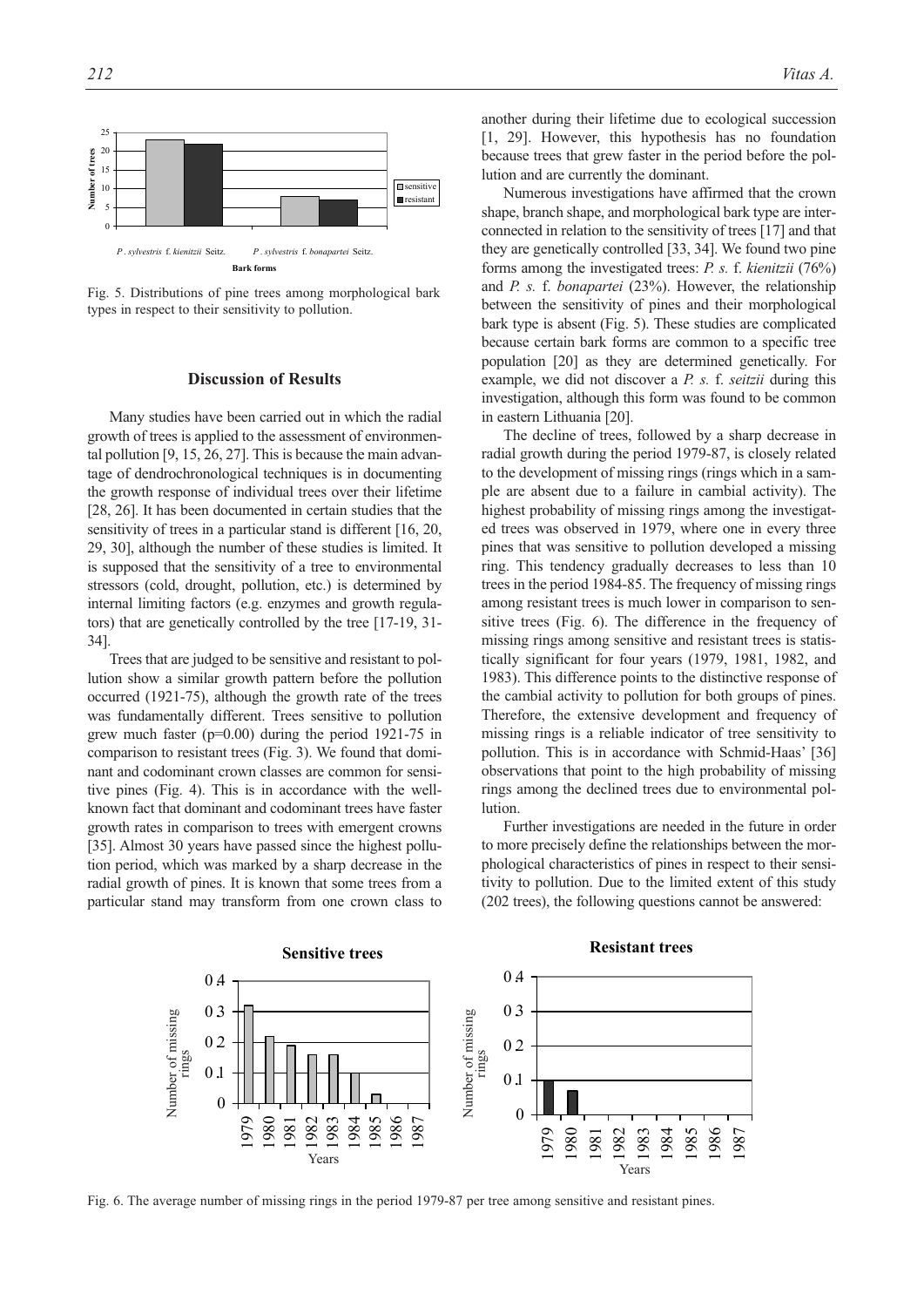- (i) Are other morphological bark forms related to the sensitivity of trees to pollution and, if so, how?
- (ii) Why are trees with higher growth rates more sensitive to pollution than slower-growing trees?

In spite of these limitations, our investigation extends the current knowledge by pointing out that the population includes trees sensitive and resistant to the same pollution emissions. This study has also highlighted the fact that radial growth is a reliable indicator assessing the interpopulation variation of pines to environmental pollution.

#### **Conclusions**

- 1. This investigation has revealed that the population includes pines sensitive and resistant to pollution emissions and that radial growth is a reliable indicator of this response.
- 2. Pines sensitive to pollution grew much faster  $(p=0.00)$ during the period before pollution (1921-75) in comparison to resistant trees.
- 3. We did not observe a relationship between morphological bark form and the sensitivity of pines to pollution. The dominant and codominant crown classes are more common for sensitive pines and emergent crowns are twice as common among the resistant trees. However, the differences are insignificant.
- 4. The frequency of missing rings among sensitive trees is much higher in comparison to resistant trees. Therefore, the frequency of missing rings is a reliable indicator of tree sensitivity to pollution.

#### **References**

- 1. SCHWEINGRUBER F. H. Tree rings: basics and applications of dendrochronology. Kluwer Academic Publishers: Dordrecht, pp. 276, **1988**.
- 2. HELAMA S., LINDHOLM M., TIMONEN M., MERILÄINEN J., ERRONEN M. The supra-long Scots pine tree-ring record for Finnish Lapland: Part 2, Interannual to centennial variability in summer temperatures for 7500 years. The Holocene, **12**, (6), 681, **2002**.
- 3. SCHWEINGRUBER F. H., ECKSTEIN D., SERRE-BACHET F., BRÄKER O. U. Identification, presentation of event years and pointer years in Dendrochronology. Dendrochronologia **8**, 9, **1990**.
- 4. CHERUBINI P. Tree-Ring research beyond the climate change: "Quo vadis?" Dendrochronologia **18**, 91, **2000**.
- 5. CHIESI M. MASELLI F., BINDI M., FIBBI L., CHERU-BINI P., ARLOTTA E. TIRONE G., MATTEUCCI G., SEUFERT G. Modelling carbon budget of Mediterranean forests using ground and remote sensing measurements. Agricultural and Forest Meteorology **135**, 22, **2005**.
- 6. D'ARRIGO R. D., KAUFMANN R. K., DAVI N., JACO-BY G. C., LASKOWSKI C., MYNENI R. B., CHERUBI-NI P. Thresholds for warming-induced growth decline at elevational tree line in the Yukon territory, Canada. Global Biogeochemical Cycles 18, GB3021, doi:10.1029/2004 GB002249, **2004**.
- 7. ROIG F. A., LE-QUESNE C., BONINSEGNA J. A., BRIF-

FA K. R., LARA A., GRUDD H., JONES P. D., VILLA-GRAN C. Climate variability 50.000 years ago in mid-latitude Chile as reconstructed from tree rings. Nature **410**, 567, **2001**.

- 8. SCHULZE E. D. Air pollution and forest decline in a spruce (*Picea abies*) forest. Science **244**, 776, **1989**.
- 9. ARMOLAITIS K., BARTKEVIČIUS E., JUKNYS R., RAGUOTIS A., ŠEPETIENĖ J. The influence of JSC "Achema" pollution to forest ecosystems. In: The state of Lithuanian forests and its determining factors (Ed. R. Ozolinčius). Lututė: Kaunas, pp. 44-65, **1999** [In Lithuanian].
- 10. ARMOLAITIS K. The monitoring of forest ecosystems: the influence of JSC "Achema" pollution; the work ordered by municipality of Jonava district in 2002 No. 02/03-35. Girionys, pp. 76, **2002** [In Lithuanian].
- 11. AUGUSTAITIS А. А., MASTAUSKIS М. М., SIDARAVIČIUS J. М. Influence of atmospheric pollution to the productivity and vitality of pine stands in the zone of impact of nitrogen fertilizer plant. In: Bio-monitoring of Forest Ecosystems. Kaunas, pp. 228-234, **1987**.
- 12. STRAVINSKIENĖ V. Scots pine (*Pinus sylvestris* L.) radial growth in the vicinity of nitrogen fertilizers plant "Achema" in Lithuania. Ekologia (Bratislava) **23**, (4), 438, **2004**.
- 13. ERLICKYTĖ R. Regularities of Scots pine (*Pinus sylvestris* L.) radial increment formation due to variation of emissions of "Akmenės cementas" and "Achema" plants. Doctoral dissertation; VDU: Kaunas, pp. 107, **2007** [In Lithuanian].
- 14. JUKNYS R., STRAVINSKIENĖ V., VENCLOVIENĖ J. Tree-ring analysis for the assessment of anthropogenic changes and trends. Environmental Monitoring and Assessment **77**, 81, **2002**.
- 15. JUKNYS R., VENCLOVIENĖ J., STRAVINSKIENĖ V., AUGUSTAITIS A., BARTKEVIČIUS E. Scots pine (*Pinus sylvestris* L.) growth and condition in a polluted environment: from decline to recovery, Environmental Pollution **125**, 205, **2003**.
- 16. KLEIN B. The connections between emissions and droughtresistance of spruce, *Picea abies* (L.) Karst. European Journal of Forest Pathology **10**, 186, **1980** [In German].
- 17. KARPAVIČIUS J. Individual and group fluctuation of the radial growth of Scots pine in zone of mixed forests. Summary of dissertation. Minsk, pp. 19, **1984** [In Russian].
- 18. KRAL F., MAYER H. The results of comparative resistance investigations in fir origins. Schweizarische Zeitshrift für Forstwesen **136**, 41, **1985** [In German].
- 19. LINGG W. The dendroecologocal study on coniferous trees in the Alps of Trockental Wallis (Switzerland). Eidgenössische Anstalt für das forstliche Versuchswesen (Birmensdorf), Berichte **287**, 81, **1986** [In German].
- 20. VITAS A. Sensitivity of Scots pine trees to winter colds and summer droughts: dendroclimatological investigation. Baltic Forestry **12**, (2), 220, **2006**.
- 21. HELMS. J. A. The dictionary of forestry. Cabi Publishing: Wallingford, pp. 210, **1998**.
- 22. NAVASAITIS M., OZOLINČIUS R., SMALIUKAS D., BALEVIČIENĖ J. Dendroflora of Lithuania. Lututė: Kaunas, pp. 576, **2003** [In Lithuanian].
- 23. ECKSTEIN D. Measurement and dating procedures in dendrochronology. In: Methods of dendrochronology (Eds. L. Kairiukštis, Z. Bednarz, E. Feliksik); IIASA: Warsaw, **3**, 35, **1987**.
- 24. HOLMES R. L. Dendrochronology program library. Laboratory of Tree-ring Research, University of Arizona: Tucson, **1994**.